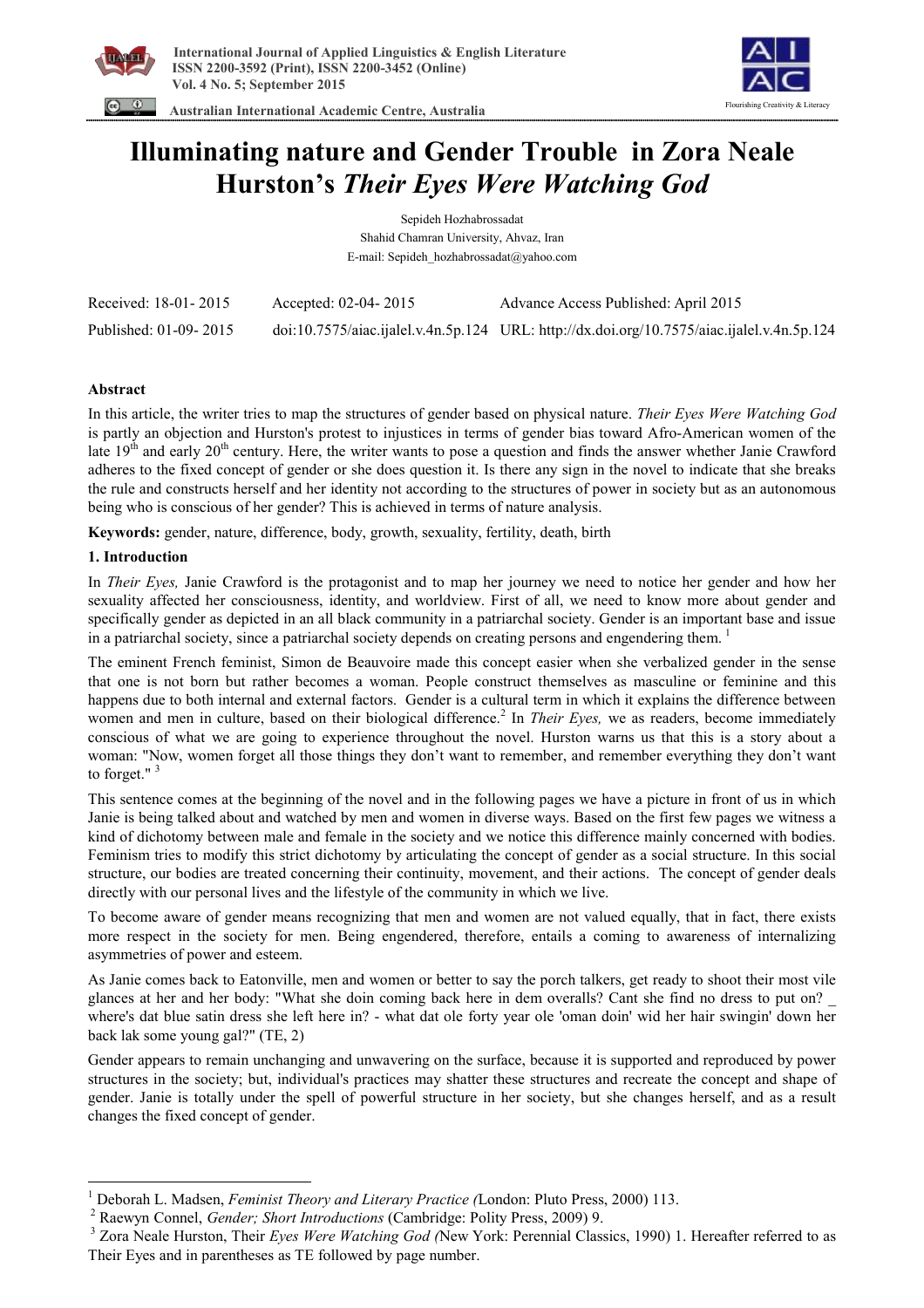### **IJALEL 4(5):124-128, 2015** 125

Gender theories explore ideological inscription and literary effects of "the sex/gender system: 'that set of arrangements by which the biological raw material of human sex and procreation is shaped by human social intervention."<sup>4</sup>

Connell in his groundbreaking book explains the origins of gender theories<sup>5</sup> and the theorists behind them. Alfred Adler, the first major follower of Freud is named to be the first one who explicitly supports feminists and besides, he shows that categories of gender are not fixed from the start of life. Simon de Beauvoir shows that women are situated as 'other' in the consciousness of men. In her opinion, gender is a wholly arbitrary construction. In 1990, Judith Butler influenced the academia by her text, *Gender Trouble*. 6 In this book she contends that there are no fixed foundations of gender categories. She believes there is no need to mobilize around a specific identity but rather it is needed to subvert the identity and to displace gender norms in a society. This is what Janie does in her community. She disrupts gender dichotomy by learning to play checkers, learning to shoot, to go fishing, to dress as she likes and many other examples which will be shown in this study.

Although these movements were pioneering and influential in breaking the fixed norms in a patriarchal society, it was not yet complete. These theorists mainly talked about gender without considering race or class. Black feminists reminded the other feminists, the realities of racism. bell hooks for instance, tried to integrate gender with race and class. New philosophical treaties were yet to come and finally it was agreed upon that gender was not fixed but fluid as was identity. The aim here is not to mention every individual theory on gender, but rather to give a short introduction to have a better understanding of the novel.

Here, I want to pose a question whether Janie Crawford adheres to the fixed concept of gender or she does question it. Is there any sign in the novel to indicate that she breaks the rule and constructs herself and her identity not according to the structures of power in society but as a speaking being to use Kristeva's term?<sup>7</sup> To answer this question, we may map Janie's journey through life in terms of her gender and its relation to the surrounding. Janie encounters four important issues in her life. Nature is the background of her growth. We will go over this journey in terms of the relationship between gender and nature, and by nature I mean the physical nature.

## **2. Nature**

 $\overline{\phantom{a}}$ 

Chapter two of the book contains much identification with nature, especially the image of the pear tree. Janie becomes conscious of her sexuality while she is under a blossoming pear tree. Tiny bloom, barren brown stem and glistening leaf-buds awaken the sense of existence in Janie. The first signs of growing love in Janie are apparent in nature. She grasps the notion of marriage in this important revelation:

She was stretched on her back beneath the pear tree soaking in the alto chant of the visiting bees, the gold of the sun and the panting breath of the breeze when the inaudible voice of it all came to her. She saw a dustbearing bee sink into the sanctum of a bloom; the thousand sister-calyxes arch to meet the love embrace and the ecstatic shiver of the tree from root to tiniest branch creaming in every blossom and frothing with delight. So this was a marriage! She had been summoned to behold a revelation. (TE, 11)

This passage is so illuminating about Janie, and her future concept regarding marriage. She watches the union between the bee and the blossom as the pear tree's response to this romantic action and she gets this message that beyond the sole concept of marriage, happiness and completeness exists. This is a secret that Janie watches and must heed during her  $life.<sup>8</sup>$ 

In chapter two of the novel, these images of nature recur again and again to indicate the peaceful relationship between Janie and the natural environment. Janie is not hostile toward her physical nature, but rather she embraces it. She takes pleasure in flies "tumbling and singing, marrying and giving in marriage." She says: "Oh to be a pear tree-any tree in bloom! With kissing bees singing of the beginning of the world! (TE, 11)

It's not just Janie, who identifies herself with nature. Nanny, Janie's grandmother, associates herself and the slave women to the elements of nature. She tells Janie: "You know, honey, us colored folks is branches without roots and that makes things come round in queer ways. You in particular. Ah was born back due in slavery so it wasn't for me to fulfill my dreams of whut a woman oughta be and to do. Dat's one of de hold-backs of slavery. "(TE, 16)

As is clear from the comments, Janie has a positive outlook about nature from the beginning, but Nanny, on the other hand, depicts a negative view. The reason behind this negative concept is sufferings which have befell on the Nanny. For Nanny, the branches are without roots.The Nanny's views are destructive for what Janie feels about the pear tree.

<sup>4</sup> Sandra Kemp, and Judith Squires, ed. *Feminisms* (New York: OUP, 1997) 229. Showalter believes that, "gender is used to mean the social, cultural, and psychological constructs imposed upon biological sexual difference."229.

<sup>5</sup> See Also David Glover and Cora Kaplan, *Genders (*New York: Routledge, 2000) 155.

<sup>6</sup> Judith Butler, *Gender Trouble: Feminism and the Subversion of Identity* (New York: Routledge, 1999).

<sup>7</sup> Noëlle McAfee, *Julia Kristeva* (New York: Routledge, 2004) 1.

<sup>8</sup> Vivi J. Dabee, *The Summons to Behold a Revelation: Femininity and Foliage in Zora Neale Hurston's Their Eyes Were Watching God,* diss., The University of Manitoba, 2008 (Canada: 2008) 10.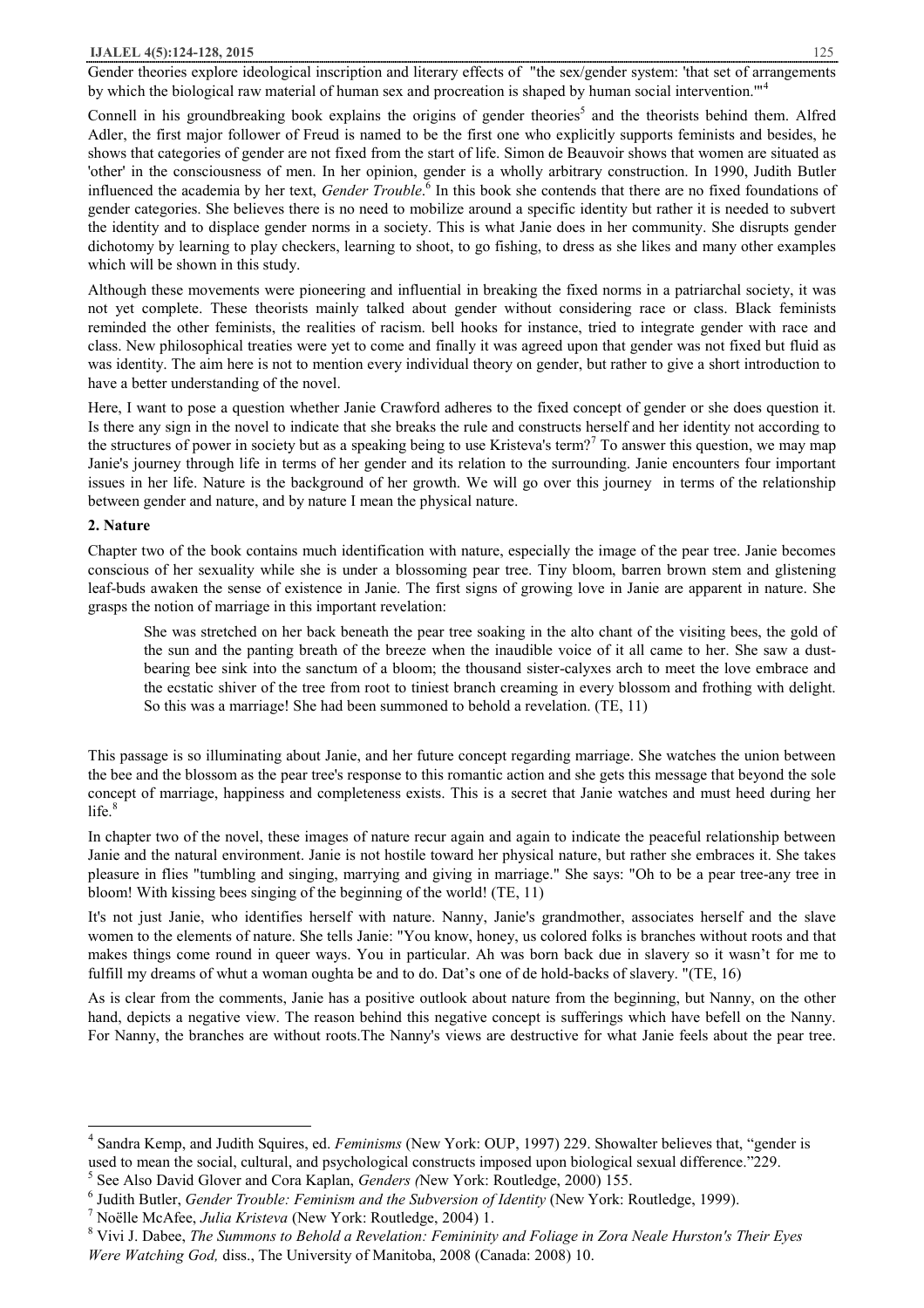### **IJALEL 4(5):124-128, 2015** 126

Nanny, because of the imposed ideology on slave women, thinks that she should not fulfill her dreams. She feels she is exploited and there is no way to redeem her race and her identity.<sup>9</sup>

Nanny had been a slave and though she identifies some aspects of her life and personality to elements in the nature, these identifications are not encouraging. She has endured hardships and her experience regarding nature is not a constructive one. She was a slave; she has been made to work on the lands. She narrates a bitter incident regarding her fly from the land she was a slave in:" In de black dark Ah wrapped mah baby de best Ah knowed how and made it to de swamp by de river. Ah knowed de place was full uh moccasins and other bitin' snakes, but Ah was more skeered Uh whut was behind me. "(TE, 18)

She talks of the noise of owls and how they scared her and also depicts trees and moving and crawling as if they wanted to haunt her and her baby and panthers prowling about. With all her hardships she suffered, her daughter turns out to be impregnated by her school teacher among nature. Nanny cannot risk letting Janie be on her own and her fantasies lead her away toward another catastrophe. So she decides to marry her off to Logan Killicks. When Janie confronts this forced marriage, she finds refuge under the pear tree while thinking about her fantasies and her expectations. She does not know whether she will find the love she experienced under the pear tree by marrying Logan or not. Although Nanny makes no sense of what Janie wants from marriage, she assures Janie that she will be prosperous and happy with Logan. So, Janie waited for a "bloom time, and a green time and an orange time." (TE, 25) Notice how expressive is the figurative language. Janie waits for love to bloom for her and to feel the sensation again. She waits for time to bring her happiness and flowering, but that does not happen.

In effect, Janie experiences a different sort of feeling in her marriage compared to what she experiences under the pear tree. This marriage brings suffering for her. She feels no true connection to Logan. She does not feel the positive image of nature in this marriage, but rather she experiences what Nanny warns about: branches without roots, as if she is hovering in a strange world. She is cut from her ideal world of nature and forced into a bitter rootless one, but she is still hopeful.

She knows things nobody told her about like the language of the trees. She speaks to the fallen seeds as if they are human beings. Somehow, we can suggest that Janie here wishes for the seeds the same thing that she wishes for her to happen. We know that seeds represent fertility. She often speaks to falling seeds," Ah hope you fall on soft ground," because she has heard seeds saying that to each other as they passed." (TE, 25)

This seed image is very important. When we see the end of the novel, when Janie returns from the Everglades, she leaves everything behind except a packet of seeds in remembrance of Tea Cake. On the surface, it shows that Janie likes nature, but deeper we see this act as a continuation of fertility and growth. Further, I will explain that this fertility is not limited in the nature; rather Janie becomes one with nature.

Basically Nanny and Janie think and see differently. What Nanny sees as love is very different from her granddaughter's opinion about love and sex. Nanny marries Janie off to Logan to protect her from what happened to herself and her daughter, Leafy. She thinks that women, especially black women, are leaves without roots. There is no place in Nanny's mind for growth and advancement of her own kind. Nanny thinks that black women in particular are loose in the sense that they are attached to no roots<sup>10</sup> at all. So in her opinion they should not ask nature and wish anything, they should try to survive.

Janie is shown in the novel to become a woman the moment her first dream is dead. Her spiritual vision of marriage was the only thing she expected to happen while living with Logan. Janie becomes the mule of the world, the same thing that Nanny so feared to happen to her. The marriage with Logan Killicks is a complete failure for Janie. She doesn't find the true love, the freedom and the happiness she experiences under the pear tree. "Vision of Logan Killicks was desecrating the pear tree, but Janie didn't know how to tell Nanny that" (TE, 14).

Janie comes to Nanny to ask for help in her troubled marriage. She says, "Ah wants things sweet wid mah marriage lak when you sit under a pear tree and think. Ah. . ." (TE, 24) She wants the same images of bees, blooming, freedom, emotions in marriage. She, instead, experiences a controlling husband and lives in harsh reality.

Bees have often been viewed as brave, industrious, clean, politically harmonious, and aesthetically gifted. These qualities provide extensive examples for symbolic representation. The bee represents perfect community and strongly symbolizes Janie's spirit and wisdom. The feel of the season, springtime, which Hurston implies in different instances of Janie's life, symbolizes the fruitful, positive, optimistic, and happy experience she hopes to have with Joe. <sup>11</sup> It is on that special day, the day she runs away with Joe that she reunites with nature: "From now on until death she was going to have flower dust and springtime sprinkled over everything. A bee for her bloom."(TE, 32)

Words for nature recur from now on, both in their negative and positive connotations. For example: Janie and Joe go to a place named" Green Cove Springs" to get married. These three words are in harmony with what Janie thought about this marriage. She wanted blooming, hope, and good change. She escapes from Logan to reach far-off horizons and to experience a better life. Green and springs connote happiness. Following these lines, the narrator tells us that while they are happy after marriage and they sit on the house porch, they see" sun plunge into the same crack in the earth from

 $\overline{\phantom{a}}$ 

<sup>9</sup> Kalina Saraiva de Lima, *"Love is Lak de Sea": Figurative Language in Zora Neale Hurston's Their Eyes Were Watching God,* diss. (East Tennessee State University United States, 2002) 21.

<sup>&</sup>lt;sup>10</sup> Saraiva de Lima, 21.

<sup>11</sup> Saraiva de Lima, 23-24.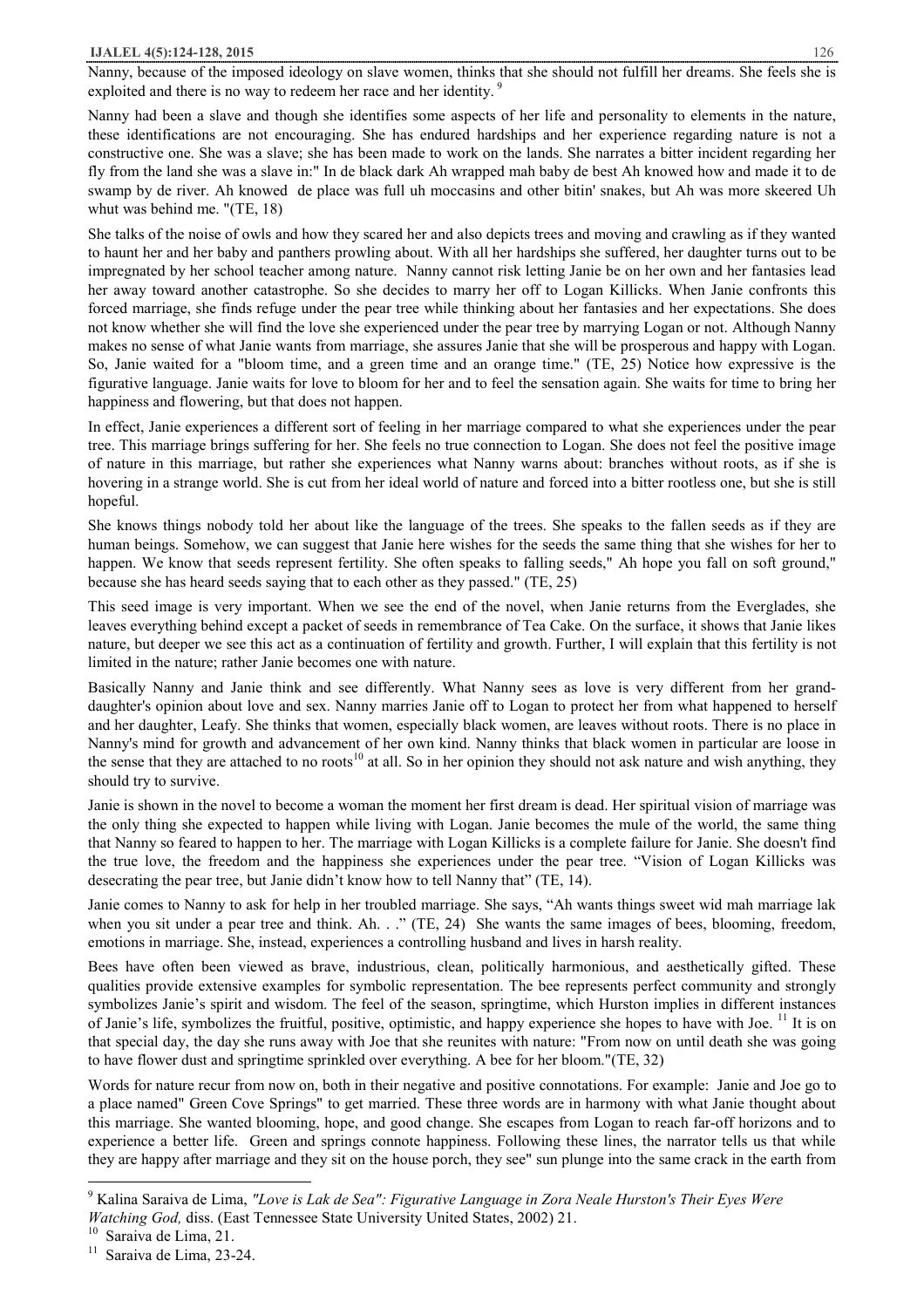which the night emerged." (TE, 33) This can be interpreted as a threatening image suggesting that from the same source comes both happiness and sadness.

Another incident that shows how much Janie cares about nature is the mule story. Everybody in the town laughs at the mule and some of them intentionally make the poor brute angry, but Janie pities the poor animal and protests silently against the cruel behavior of the town's people. In western tradition, "Historically … women were positioned in between man and other animals, so that women, and especially women of color, were traditionally viewed in Western culture as neither man nor beast."<sup>12</sup> This means, animals can be exploited by human beings just as women can be exploited by men.

Not only her relationship to other members of the community, but also her relationship with her husband is described in terms of nature images and words. The relationship between Janie and Jody turns out to be a shadowy one:" The bed was no longer a daisy-field for her and Joe to play in. It was a place where she went and laid down when she was sleepy and tired. She wasn't petal-open anymore with him. "(TE, 71) Janie understands that there will be no blossoming to her living with Joe. Since she mentions petal-open, which refers to flower image, we can interpret that this flower is oppressed and robbed of its chance to bloom. So Janie understands she cannot expect any blooming from her marriage with Jody, and as days pass by it becomes clearer that their relationship is sterile.

From the elements of nature, the one that recurs frequently all through the novel is the tree. Many different kinds of trees are mentioned, beginning with the pear tree under which Janie finds all her feelings and emotions. The pear tree reconnects Janie to the earth. The first stage of Janie's growth begins with the pear tree and as a tree begins with a seed and grows to be a tree, Janie" grows psychologically - cultivating her identity intellectually, cultivating her voice individually, and cultivating her relationship with her body both sexually and emotionally."<sup>13</sup> The narrator tells us that, "She was seeking confirmation of the voice and vision, and everywhere she found and acknowledged answers. A personal answer for all other creations except herself. She felt an answer seeking her, but where? When? How?" (TE, 11)

But in her first attempt to translate the language of the trees, she fails, and the most important reason for this is that she tries to find love elsewhere. In other words she seeks external love and misses the internal, fulfilling love. That's why she kisses Johnny Taylor at the gate of Nanny and this image leads to consequent failures.

The men prove to be inadequate partners for Janie because they are not positively connected to the trees or conversant in their language and thus do not enhance her existence. Amidst her search for self, the men become mere substitutes for Janie's unrefined joy, providing artificial answers for the questions of completeness that she asks. Just as the tree sheds its leaves in preparation for its season of renewal, Janie must shed each of her partners in order to enter her season of self-cultivated fruitfulness.<sup>14</sup>

She experiences what life should be like to her. It arouses her fantasies of love and passion. She is completely overwhelmed by this feeling. Hurston's use of the tree as a place where Janie experiences overwhelming feelings is significant as a reference to Janie's search for identity. Under the pear tree, her sexuality is defined and understood. In nature, her ideas of marriage arise like the marriage of the bee and the bloom. These have sexual as well as spiritual connotations for her. That is the secret of nature for Janie. The marriage in nature is not one dimensional; it is the marriage of the secular and the spiritual.

Janie looks to nature as a model of love relationship. Although her first two marriages didn't live up to her expectations, her third marriage is mostly fulfilling:

[h]e looked like the love thoughts of women. He could be a bee to a blossom – a pear tree blossom in the spring. He seemed to be crushing scent out of the world with his footsteps. Crushing aromatic herbs with every step he took. Spices hung about him. He was a glance from God. (TE, 106)

Finally, what remains of Tea Cake are seeds. These seeds remind Janie of Tea Cake and reconnect her to the land. Somehow, her memories come to life when she plants those seeds. This makes Tea Cake to gain immortality by both being in her memory and by the seeds being planted.

The seeds reminded Janie of Tea Cake more than anything else because he was always planting things. She had noticed them on the kitchen shelf when she came home from the funeral and had put them in her breast pocket. Now that she was home, she meant to plant them for remembrance. (TE, 191)

So, Janie can find nature like love in her third marriage. Here, she identifies Tea Cake with the bee and herself to the blossom. She refers to the pear tree in a few other pages and as the narrator clarifies, she identifies herself as the pear tree as if this tree gives her strength." Oh to be a pear tree- *any* tree in bloom! With kissing bees singing of the

 $\overline{\phantom{a}}$ 

<sup>12</sup> Deborah, L. Madsen, *Feminist Theory and Literary Practice* (London: Pluto Press, 2000)132.

<sup>13</sup> Vivi J. Dabee, *The Summons to Behold a Revelation: Femininity and Foliage in Zora Neale Hurston's Their Eyes Were Watching God. d*iss. (The University of Manitoba, 2008. Ottawa: 2008)11.

 $14$  Dabee, 13.